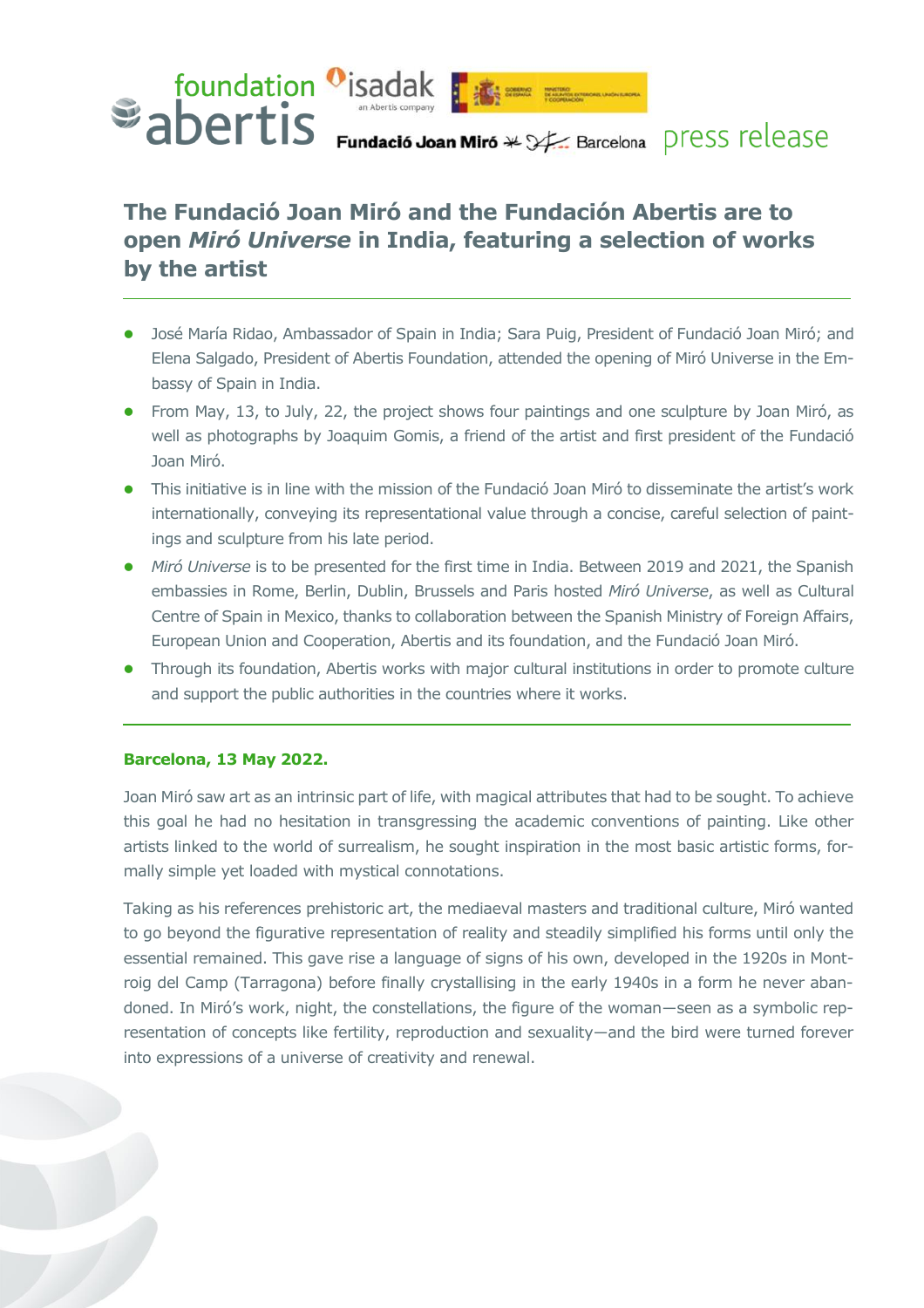

*fundaci[oabertis.org](http://www.abertis.com/prensa) \_*

A form is never something abstract; it always signifies something. It is always a man, a bird or something else. Joan Miró interviewed by James Johnson Sweeney

The *Miró Universe* project immerses us in Joan Miró's uniquely personal creative process and carries us into the mind and method of one of the most important artists of the 20th century. The exhibition explores the artist's language of signs through a concise, careful selection of paintings and sculpture from his late period, from the holdings of the Fundació Joan Miró. This selection includes the 1978 paintings *Femme dans la nuit* (Woman at Night), *Femme* (Woman), *Personnages et oiseaux avec un chien* (Characters and Birds with a Dog) and *Personnages et oiseaux dans un paysage nocturne* (Characters and Birds in a Nocturnal Landscape), which, as well as featuring the artist's language of signs, show another of the crucial features of his universe; the use of bright colours. In the words of Dolors Rodríguez Roig, curator of the project and author of the text of the publication accompanying the exhibition, "The pure colours respond to Miró's intention to bring his work as close as possible to people, as well as being a nod towards pop art. They also served to emphasise his language and the symbolism of his representations, whatever artistic medium he used." The selection is completed by the sculpture *Monsieur, Madame* (Sir, Madam) from 1969, which according to Rodríguez Roig exemplifies how Miró "changed the traditional perception of sculpture with his visual and poetic devices."

*Miró Universe* also features photographs of the artist, of his personal library and of the collection of objects he kept in his studio. They were taken by Joaquim Gomis (Barcelona, 1902-1991), artistic backer and great friend of Joan Miró, who photographed the artist's work and his creative surroundings in the course of his career. Gomis was the first president of the board of the Fundació Joan Miró, which, at the wish of his heirs, manages and disseminates his photographic archive, kept in the Catalan National Archive.

The *Miró Universe* project is presented for the first time to audiences in India. Between 2019 and 2021, the Spanish embassies in Rome, Berlin, Dublin, Brussels and Paris hosted *Miró Universe*, as well as the Cultural Centre of Spain in Mexico, thanks to collaboration between the Spanish Ministry of Foreign Affairs, European Union and Cooperation, Abertis and its foundation, and the Fundació Joan Miró.

#### **About the Fundació Joan Miró**

The Fundació Joan Miró was set up by the artist himself, opening its doors to the public in 1975. It has a unique collection of Joan Miró's work, his personal library and an archive with all his preliminary sketches, making it a landmark centre for research, dissemination and promotion of the artist's work and legacy.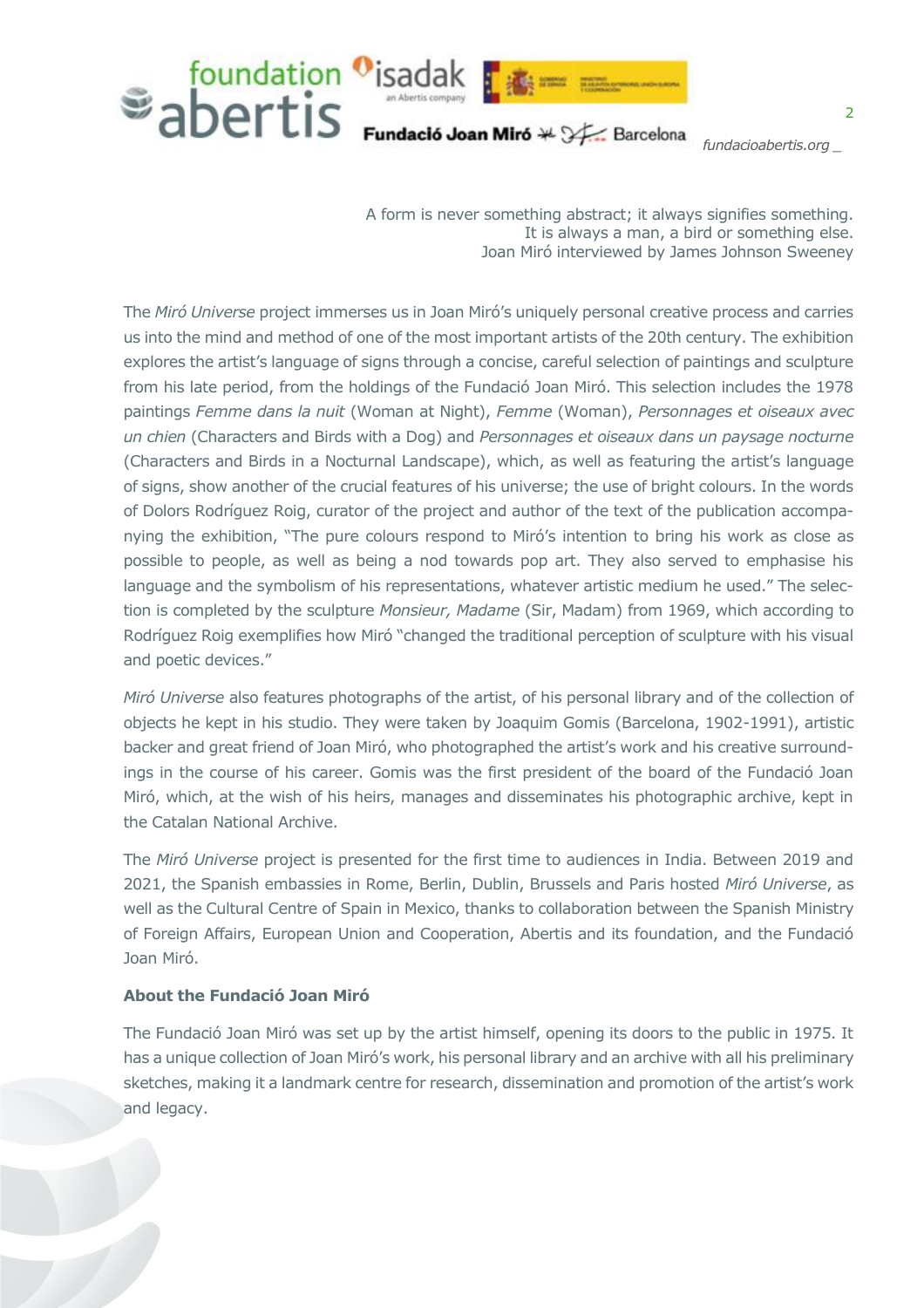

Since its opening as the first museum in Barcelona devoted to modern and contemporary art, the Fundació Joan Miró has shared the artist's work and his legacy with the world. With the support of public and private institutions, it has promoted and run international projects and numerous temporary exhibitions. It has also backed Espai 13, one of the first venues devoted to emerging artists and curators, and an active educational space concentrating on promoting creativity and a better understanding of modern and contemporary artistic practices.

## **About Abertis**

Abertis, an international leader in road infrastructure management, is strongly committed to promoting culture. In recent year, Abertis has worked to disseminate art in the regions where it works, bringing the work of great Spanish artists like Joan Miró, Pablo Picasso, Salvador Dalí, Diego Velázquez and Antoni Gaudí to countries like France, Italy, Argentina, Brazil and Chile.

## **Selection of images for the press**

This material is to be used exclusively to publicise this project in the media. All copyright is retained by the author or their legal representative. © Successió Miró 2022 Images available [here](https://drive.google.com/drive/folders/1XP4t59DgAiYMvr_CeJrBjmxGfw-c-hXs)

Joan Miró. *Femme*, 1978 Acrylic and oil on canvas Fundació Joan Miró, Barcelona © Successió Miró 2022



Joan Miró. *Personnages et oiseaux avec un chien,* 1978 Acrylic and oil on canvas Fundació Joan Miró, Barcelona © Successió Miró 2022

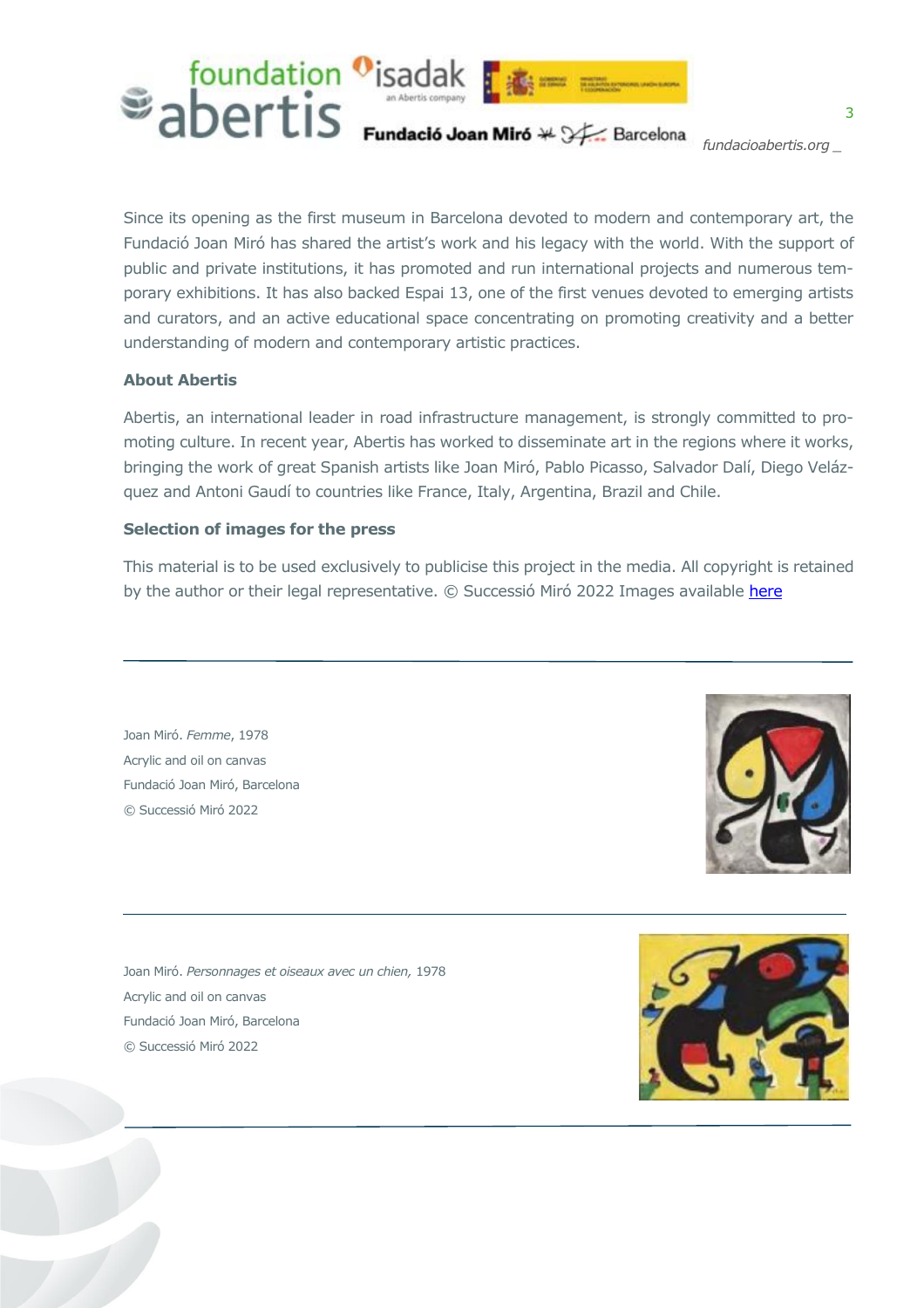

Joan Miró. *Personnages et oiseaux dans un paysage nocturne*, 1978 Oil on canvas Fundació Joan Miró, Barcelona © Successió Miró 2022

Joan Miró. *Femme dans la nuit*, 1978 Acrylic and oil on canvas Fundació Joan Miró, Barcelona © Successió Miró 2022

Joan Miró. *Monsieur, Madame*, 1969 Painted Bronze Fundació Joan Miró, Barcelona © Successió Miró 2022





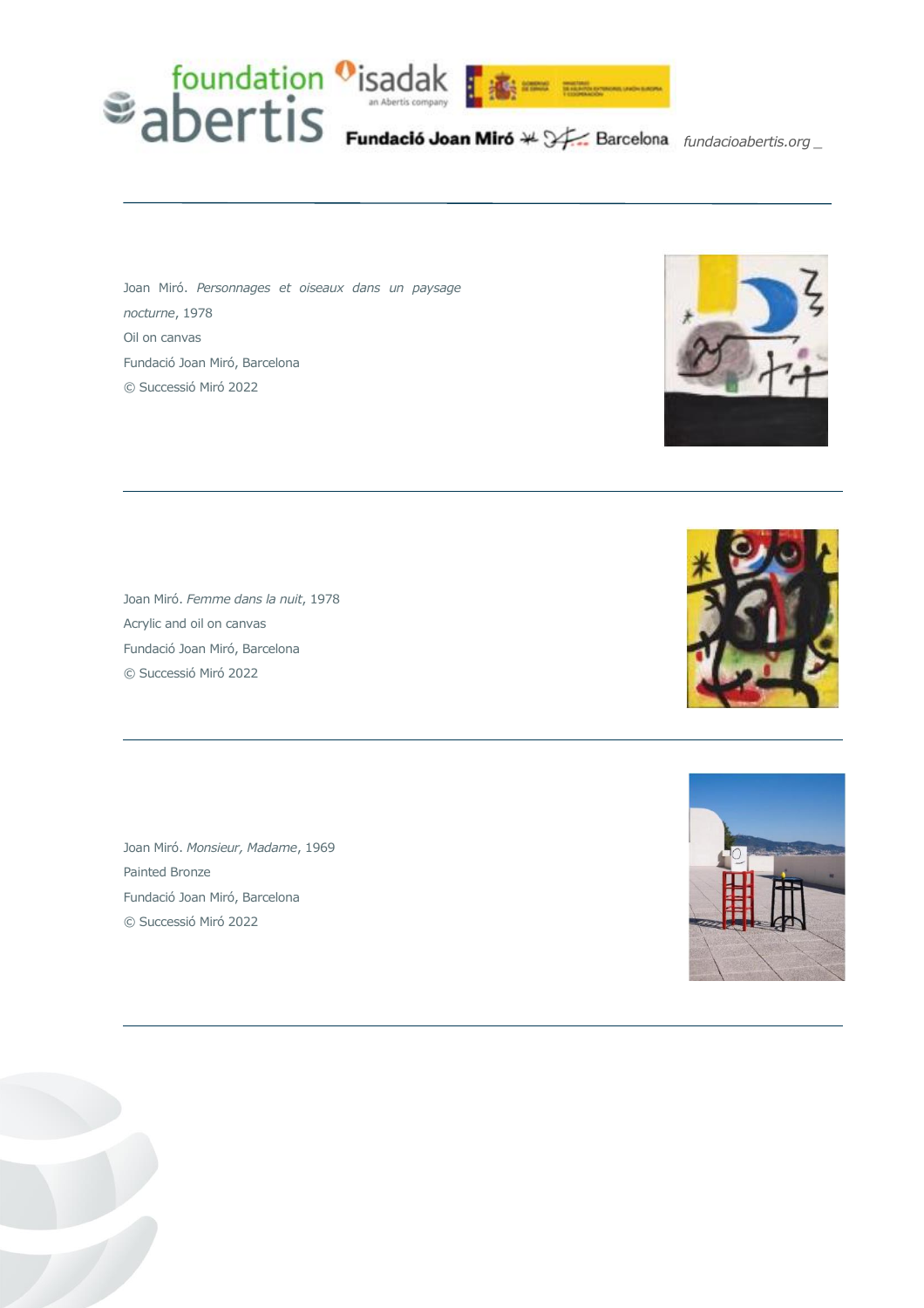

Joaquim Gomis. *Joan Miró portrait*, 1944. Joaquim Gomis archive, deposited at the Catalan National Archive © Hereus de Joaquim Gomis. Fundació Joan Miró, Barcelona, 2022

Joaquim Gomis. *Biblioteca personal de Joan Miró*, 1944. Joaquim Gomis archive, deposited at the Catalan National Archive © Herederos de Joaquim Gomis. Fundació Joan Miró, Barcelona, 2022

Joaquim Gomis. *Joan Miró's Collection of Objects*, 1944. Joaquim Gomis archive, deposited at the Catalan National Archive © Hereus de Joaquim Gomis. Fundació Joan Miró,



Barcelona, 2022